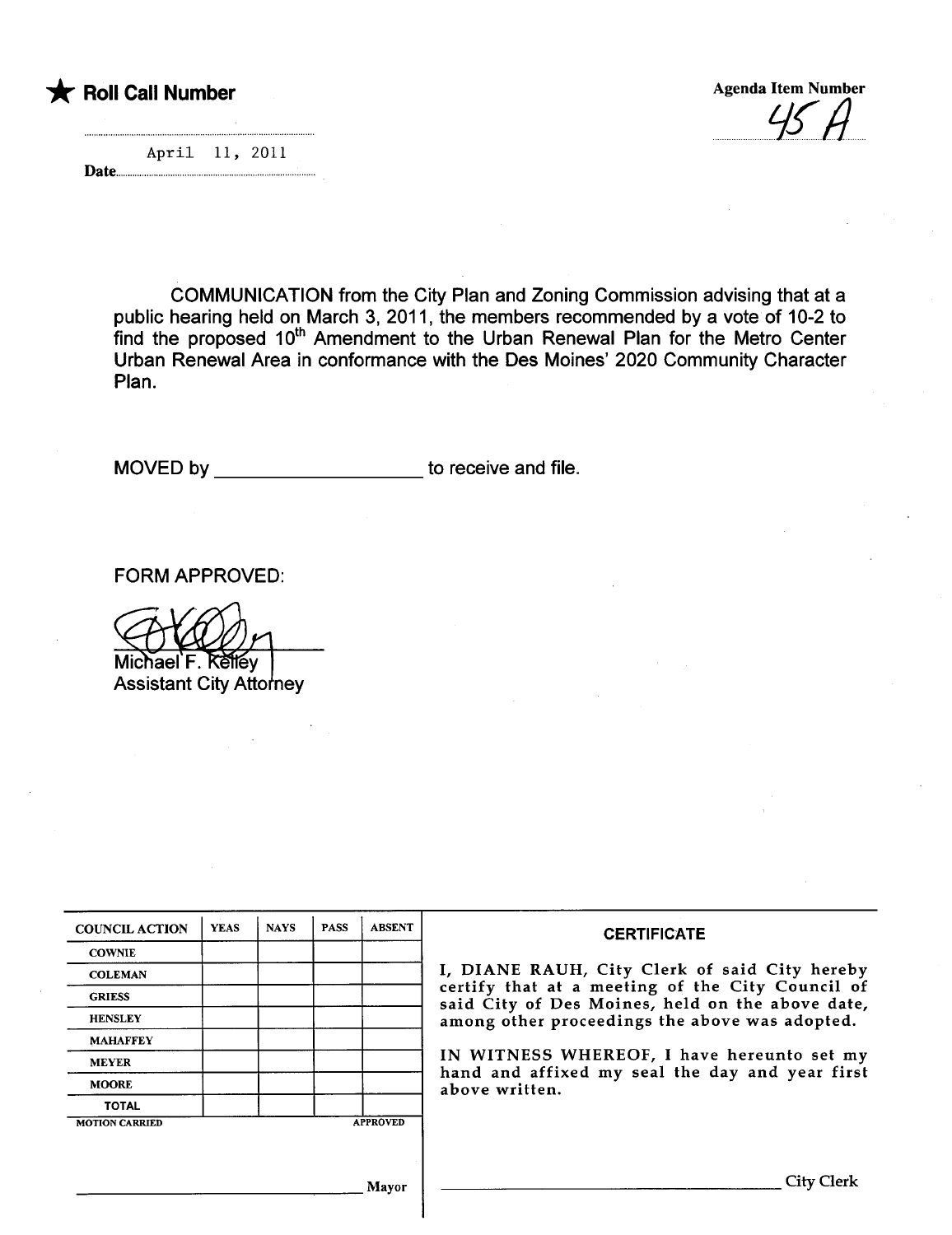Dete\_

| March 08, 2011 | Agenda Item | 45H |
|----------------|-------------|-----|
|                |             |     |

Roll Call #

Honorable Mayor and City Council City of Des Moines, Iowa

Members:

Communication from the City Plan and Zoning Commission advising that at their meeting held March 3, 2011, the following action was taken:

### COMMISSION RECOMMENDATION:

After public hearing, the members voted 10-2 as follows:

| <b>Commission Action: Yes</b> |   | Nays | Pass | Absent |
|-------------------------------|---|------|------|--------|
| JoAnne Corigliano X           |   |      |      |        |
| <b>Shirley Daniels</b>        | Χ |      |      |        |
| Jacqueline Easley X           |   |      |      |        |
| Dann Flaherty                 |   | Х    |      |        |
| John "Jack" Hilmes            |   |      |      | Χ      |
| <b>Joel Huston</b>            | Х |      |      |        |
| <b>Ted Irvine</b>             | X |      |      |        |
| Greg Jones                    | Χ |      |      |        |
| <b>Jim Martin</b>             |   |      |      | Χ      |
| <b>Brian Millard</b>          |   | Х    |      |        |
| <b>William Page</b>           | X |      |      |        |
| <b>Mike Simonson</b>          | X |      |      |        |
| <b>Kent Sovern</b>            | Χ |      |      |        |
| <b>CJ Stephens</b>            | Χ |      |      |        |

APPROVAL of the proposed 10<sup>th</sup> Amendment to the Metro Center Urban Renewal Plan is in conformance with the Des Moines' 2020 Community Character Plan. The amendment proposes adding the River Hills sub-area which is generally bounded on the north by East University Avenue, on the east by East 6<sup>th</sup> Street, on the south by Des Moines Street, and on the west by the Des Moines River and Illinois Street.

## STAFF RECOMMENDATION TO THE P&Z COMMISSION

Staff recommends that the Commission find the 10<sup>th</sup> Amendment to the Urban Renewal Plan for the Metro Center Urban Renewal Area in conformance with the Des Moines' 2020 Community Character Plan.

# STAFF REPORT

# I. GENERAL INFORMATION

Included is a draft copy of the proposed  $10<sup>th</sup>$  Amendment to the Urban Renewal Plan for the Metro Center Urban Renewal Area. The proposed 10<sup>th</sup> Amendment has two major components:



ARMORY BUILDING 602 ROBERT D. RAY DRIVE DES MOINES, IOWA 50309-1881 (515) 283-4182

> ALL-AMERICA CITY 1949,1976,1981 2003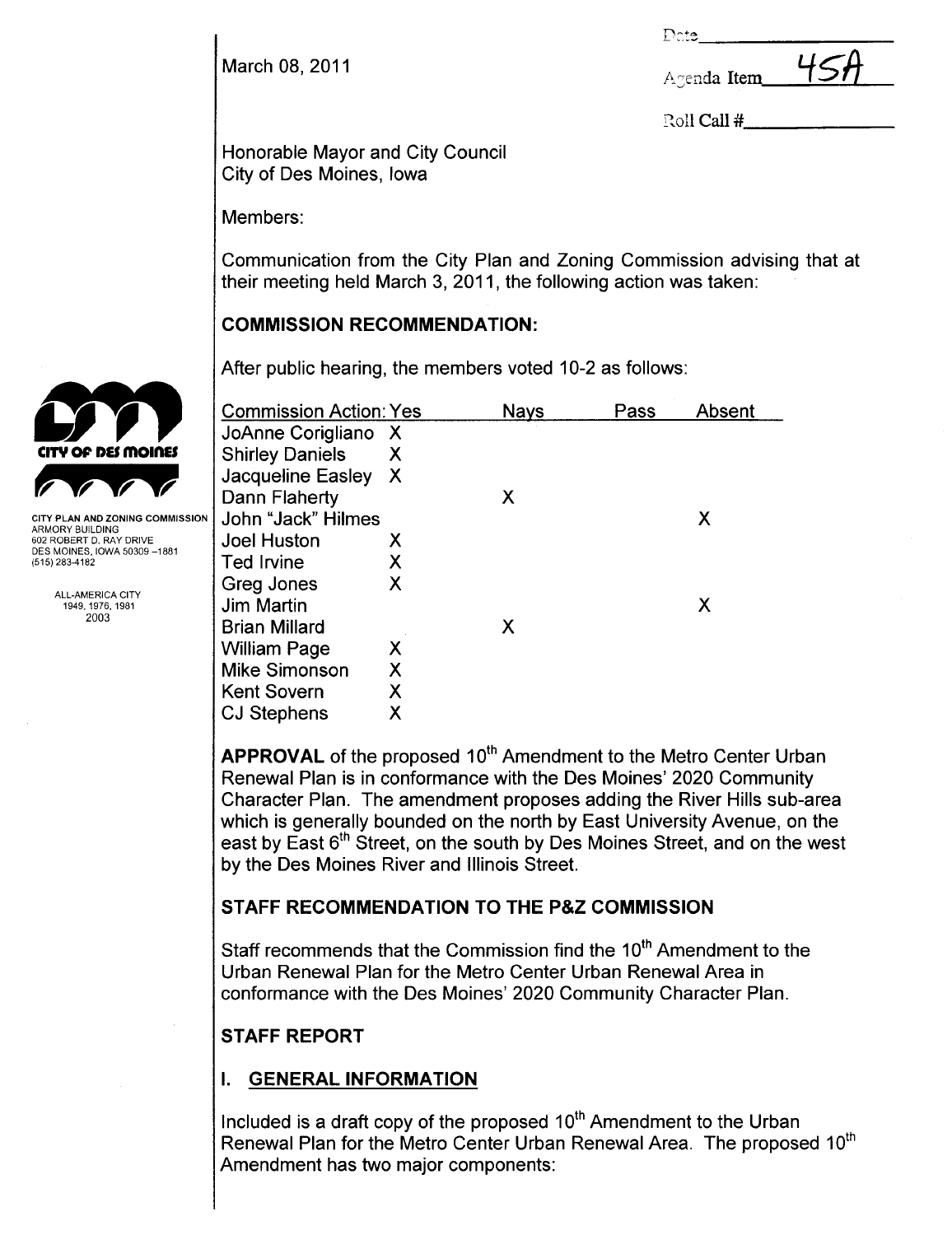- . The addition of an area to be known as "River Hills 2011 ", which includes the Botanical Center. The River Hils 2011 area is generally bounded on the north by East University Avenue, on the east by East  $6<sup>th</sup>$  Street, on the south by Des Moines Street, and on the west by the Des Moines River and Illinois Street; and
- . The addition of and expansion to the urban renewal project proposals including the central fire station; the Des Moines and Raccoon River levees and related flood control improvements; recreation area improvements and economic development assistance for improvements to downtown office space.

The Metro Center Urban Renewal Plan and its related tax increment finance districts encompass the downtown and near downtown area. The River Hills 2011 area being added by this amendment includes 125 acres, of which the Des Moines River comprises about 25% (35 acres).

The public activities and projects that may be assisted by this plan amendment and tax increment revenues are:

- a. Economic development financial assistance for:
	- · Operation, maintenance, renovation and enhancement of the Botanical Center of Greater Des Moines for an amount up to \$2 million.
	- Financial assistance to property owners for improvements to downtown office space to enable leasing to business tenants for an amount up to \$1 million.
- b. Evaluate, engineer and improve the Raccoon and Des Moines River levees and related river flood prevention/reduction projects for an amount up to \$5 million.
- c. Construct and equip the new central fire station for an amount up to \$8 million.
- d. Construct and equip public recreation area improvements as designated in the urban renewal plan for an amount up to \$1 million.

#### II. DES MOINES' 2020 COMMUNITY CHARACTER PLAN

Chapter 1 of Des Moines' 2020 Community Character Plan is titled "Underlying Principals" and includes the following principles in support of the goal to create a livable community for several generations:

- . Protect Natural Resources.
- . Promote economic growth and efficiency.
- . Enhance and preserve Des Moines' urban character.
- . Transportation facilities should support and guide the balanced growth concept for the metropolitan area.

Chapter 5 of Des Moines' 2020 Community Character Plan is titled "Existing Character of Commercial Land Use" and includes the following principles:

Commercial Policies for Implementation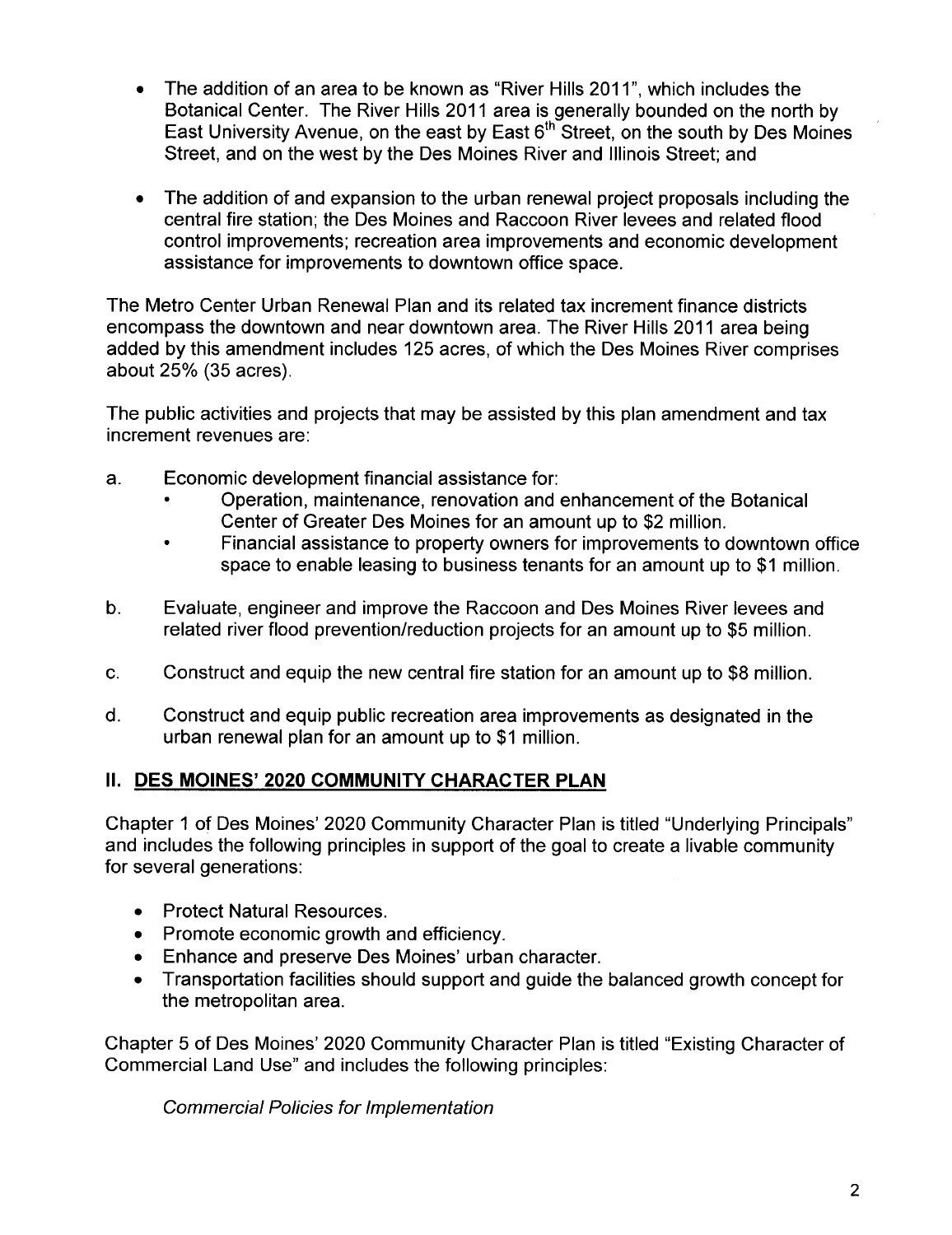- · Define policies, development standards and design guidelines to ensure pedestrian scale, appeal, and quality environment are balanced with auto safety and convenience.
- · Establish marketing strategies for the various commercial categories to attract investors, businesses and customers to the area and to maintain healthy commercial areas.

No amendments to the City's Future Land Use Map in the Des Moines 2020 Community Character Plan or rezonings are proposed as part of the proposed plan. The Future Land Use Map designations within the added area would remain Downtown: Support Commercial, High Density Residential Commercial and Park/Open Space. The other components of the proposed amendment are also all consistent with existing Future Land Use Map and zoning designations.

Staff believes that the proposed 10<sup>th</sup> Amendment to the Urban Renewal Plan for the Metro Center Urban Renewal Area would be in conformance with the Des Moines' 2020 Community Character Plan.

### SUMMARY OF DISCUSSION

Andrea Hauer presented the staff report and recommendation.

Greq Jones asked how the boundary lines were determined. Noted that there are  $a$  apartments on the west and east sides of East  $6<sup>th</sup>$  Street that are under common ownership. One side will be in the boundary and the one side will not. He asked what impacts that might have on potential redevelopment.

Andrea Hauer stated that one of the dilemmas in developing the proposed amendment was deciding where to set the east boundary south of the freeway. The existing land uses on the east side of East 6<sup>th</sup> Street contains both commercial and residential uses where the west side of East  $6<sup>th</sup>$  Street is all residential and that staff felt this was a logical dividing point. Any property in the urban renewal area would be eligible for tax increment financing to assist with improvements or new development. She noted that there are three different housing complexes on the west side of East 6<sup>th</sup> Street.

Greq Jones asked why this area was included.

Andrea Hauer stated that there is common infrastructure and pedestrian connections to the north side of 1-235 that will need to be improved in concert.

Greq Jones asked if this will help spur investment in the River Hills Business Park.

Andrea Hauer stated she hoped it would. Noted that there are four different property owners in that area and that a majority of them seem interested in redevelopment that would take advantage of their proximately to the Riverwalk.

Will Paqe noted that in the staff report under item "b" on page 1 it references "up to \$5 million" that could be spent for levee and flood prevention/protection measures and that on page 2 of the draft urban renewal plan "up to \$10 million" is referenced for the same item. He asked for clarification.

Andrea Hauer indicated that \$10 million was the correct figure.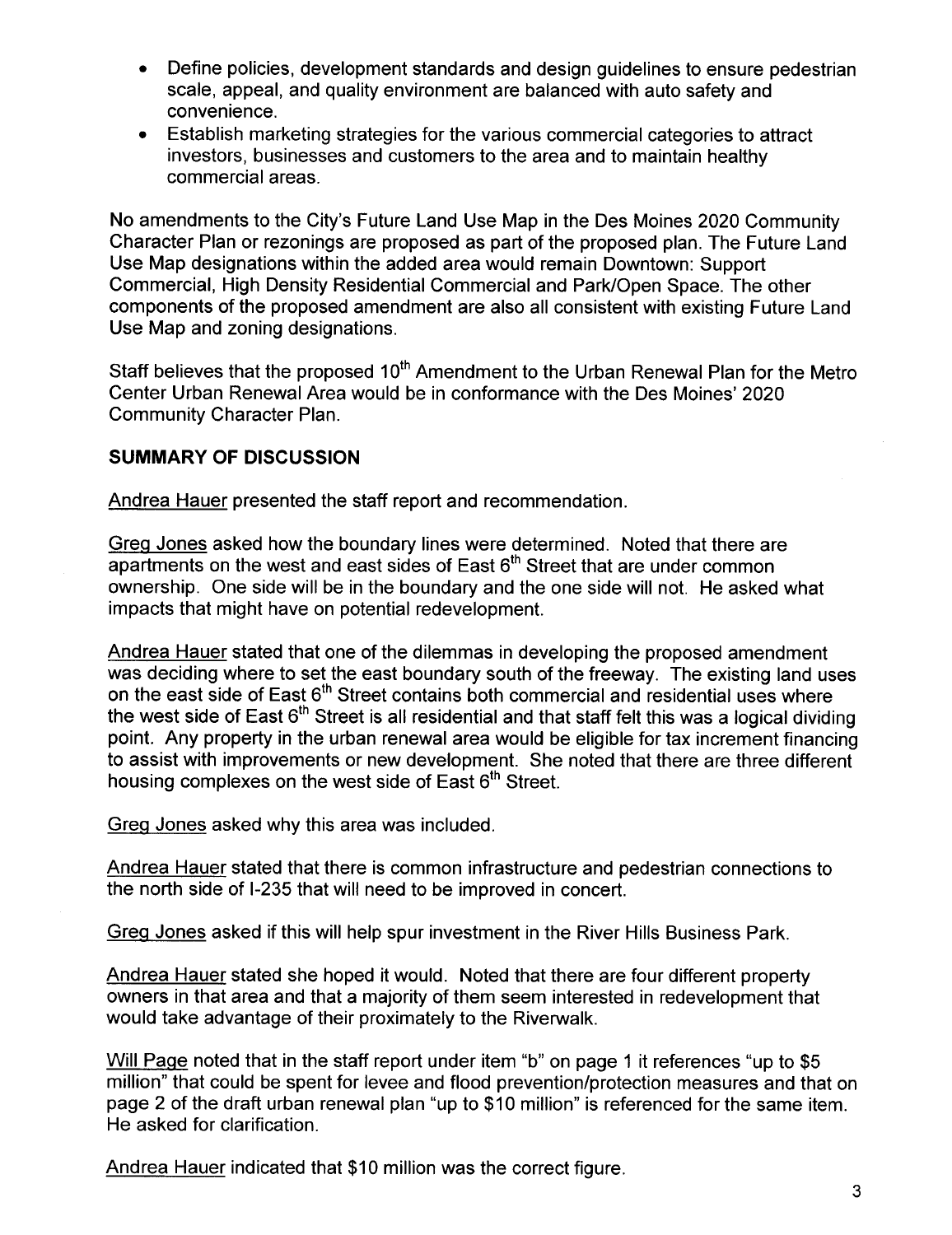Will Paqe asked if the approval of the proposed urban renewal plan amendment would also approve any of the designs that have been discussed for the redevelopment of the Botanical Center, particularly the closure of the street.

Andrea Hauer indicated that it would not.

Mike Ludwiq stated that East River Drive is technically a park road but that Community Development staff believes that any proposed closure should be considered though the City's normal street vacation process, which would include a public hearing before the Commission.

Andrea Hauer stated that she has not seen any plans for the Botanical Center except for what has been in the newspaper.

Mike Ludwiq stated that what he has seen in the paper is that the access would come from University Avenue to the north. Noted that the area encompassing the Botanical Center is zoned "D-R" District, which would require Commission approval of the site plan for redevelopment of the Botanical Center. Clarified that the question before the Commission at this time is, does the long range land uses that are identified in the proposed urban renewal plan amendment match the City's 2020 Community Character Plan Future Land Use Map. Staff believes that it does and is not recommending any amendments to the Future Land Map.

Andrea Hauer noted that the majority of the area that the proposed amendment will add is . zoned "D-R" District.

Will Paqe stated that he raised the question because he believes that a thorough public discussion should be held before East River Drive is closed given the amount of traffic the street carries, which he understands is about 2,000 vehicles a day.

Brian Millard stated that he believes there has been some discussion by the City Council about closing Robert D. Ray Drive in that area, but he does not believe they have taken any formal actions. Noted that he thought the closure of West River Drive was temporary but that it now appears to be permanent.

Mike Ludwig stated that the permanent closure was the southern connection to  $2^{nd}$  Avenue and that the temporary closure for construction was of the remaining portion of the road south of University Avenue. In the plan it calls for the park road to come down and terminate in a turnaround north of the bridge with a parking lot accessed from  $2<sup>nd</sup>$  Avenue to the south. West River Drive would no longer be accessible from 2<sup>nd</sup> Avenue.

Brian Millard stated his recollection that there was a temporary closure at the freeway from University Avenue but that the closure of the road to the Event Center was temporary and that the potential of the closure becoming permanent was going to be discussed at a later date.

Mike Ludwiq stated that staff could double check the circumstance.

Brian Millard asked if the Botanical Center property would be eligible for TIF funds.

Andrea Hauer replied yes.